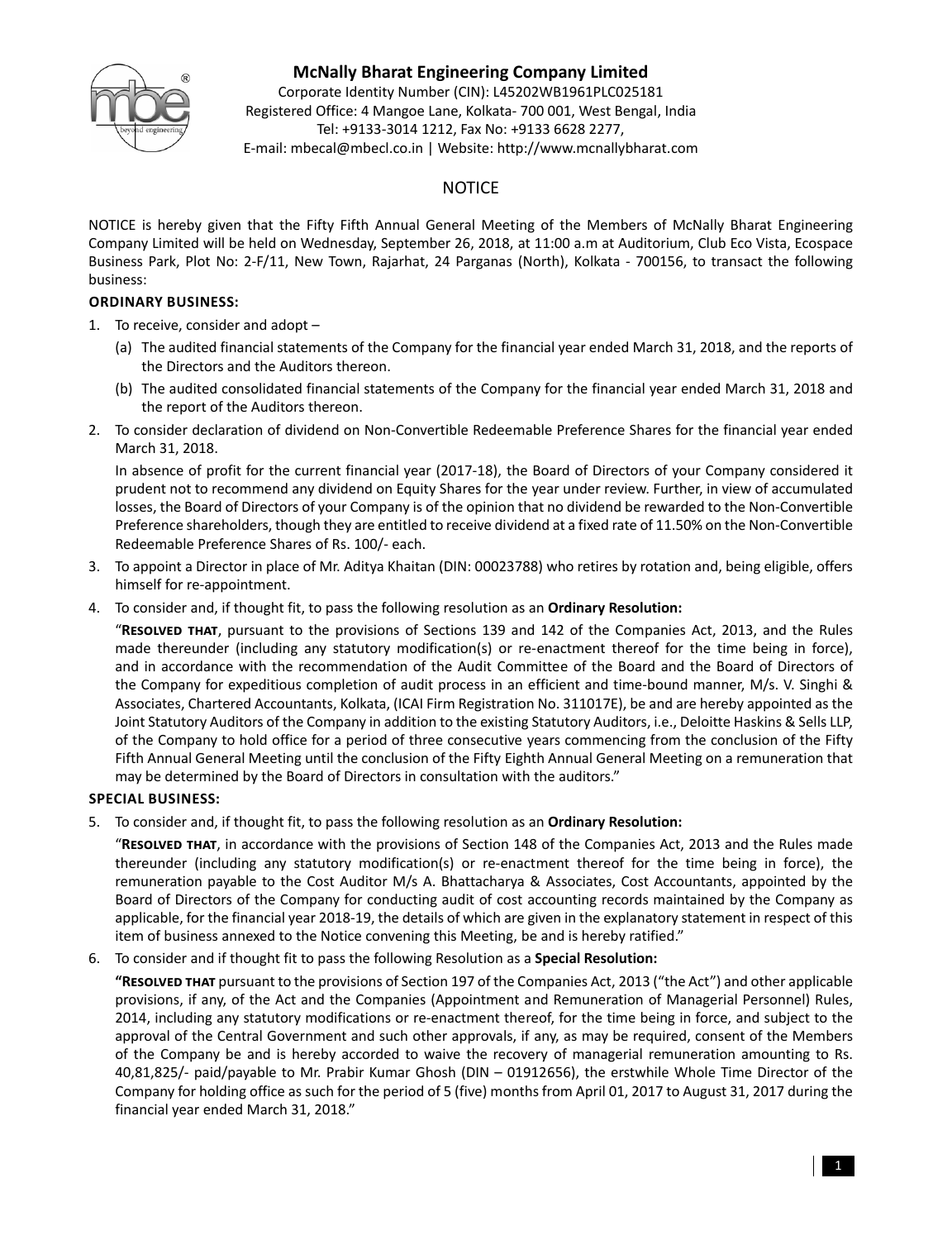**"RESOLVED FURTHER THAT**, the Board of Directors of the Company be and is hereby authorised to do all such acts, deeds, matters and things as may be considered to be necessary or desirable to give effect to this Resolution in this regard."

7. To consider and, if thought fit, to pass with or without modification, the following Resolution as a **Special Resolution**:

"RESOLVED THAT pursuant to the provisions of Section 14 and any other applicable provisions of the Companies Act, 2013 ("the Act") read with the Companies (Incorporation) Rules, 2014 (including any statutory modification(s) or reenactment thereof, for the time being in force), the draft regulations contained in the Articles of Association submitted to this Meeting be and are hereby approved and adopted in substitution, and to the entire exclusion, of the regulations contained in the existing Articles of Association of the Company."

"RESOLVED FURTHER THAT the Board of Directors of the Company be and is hereby authorised to do all such acts, deeds, matters and things as may be deemed proper, necessary, or expedient, including filing the requisite forms with the Ministry of Corporate Affairs or submission of documents with any other authority, for the purpose of giving effect to this Resolution and for matters connected therewith or incidental thereto."

> By Order of the Board of Directors For **McNally Bharat Engineering Company Limited**

Kolkata, August 14, 2018 Company Secretary

**Indranil Mitra**

#### NOTES

- The Statement pursuant to Section 102(1) of the Companies Act, 2013, with respect to special business set out in the Notice is annexed hereto.
- Members of the Company approved the appointment of Messrs Deloitte Haskins & Sells LLP, Chartered Accountants, as the Statutory Auditors of the Company at the 54th (Fifty Fourth) Annual General Meeting of the Company held on September 20, 2017 for a term of five (5) consecutive years. The provisions of Section 139 of the Companies Act, 2013 and Companies (Audit and Auditors) Rules, 2014 relating to annual ratification of the Auditors have been omitted by the Companies (Amendment) Act, 2017 and the Companies (Audit and Auditors) Amendment Rules, 2018 respectively, with effect from May 7, 2018. As such, the appointment of Auditors is not required to be ratified each year at the Annual General Meeting (AGM) of the Company and accordingly, Messrs Deloitte Haskins & Sells LLP, Chartered Accountants, (Firm Registration Number 117366W/W-100018), shall continue to hold office for a period of five (5) consecutive years until the conclusion of 59th (Fifty Ninth) AGM of the Company, to be held for the financial year 2021-22, without following the requirement of ratification of their appointment every year. Likewise, M/s. V. Singhi & Associates, Chartered Accountants, Kolkata, (ICAI Firm Registration No. 311017E), if appointed, shall continue to hold office as Joint Statutory Auditors of the Company until the conclusion of 58th (Fifty Eighth) AGM of the Company, to be held for the financial year 2020-21, without following the requirement of ratification of their appointment every year.
- **Members entitled to attend and vote at the Annual General Meeting (AGM) may appoint a Proxy to attend and vote thereat instead of himself. Proxy need not be a Member of the Company. Proxy forms, duly completed and stamped, must be received at the Company's Registered Office situated at 4 Mangoe Lane, Kolkata – 700001 at least forty-eight hours before the Meeting to be effective.**
- A person can act as a proxy on behalf of members not exceeding fifty and holding in the aggregate not more than ten percent of the total share capital of the Company carrying voting rights. A member holding more than ten percent of the total share capital of the Company carrying voting rights may appoint a single person as proxy and such person shall not act as a proxy for any other person or shareholder.
- Members/Proxies should bring the Attendance Slip sent herewith, duly filled in, for attending the meeting.
- Corporate Members intending to send their authorised representatives to attend the meeting are requested to send a certified true copy of the Board Resolution of the Company that authorizes such representative to attend and vote on their behalf at the meeting.
- The Company is providing the facility of remote electronic voting to the Members and the details are set out in the **Annexure** set herewith.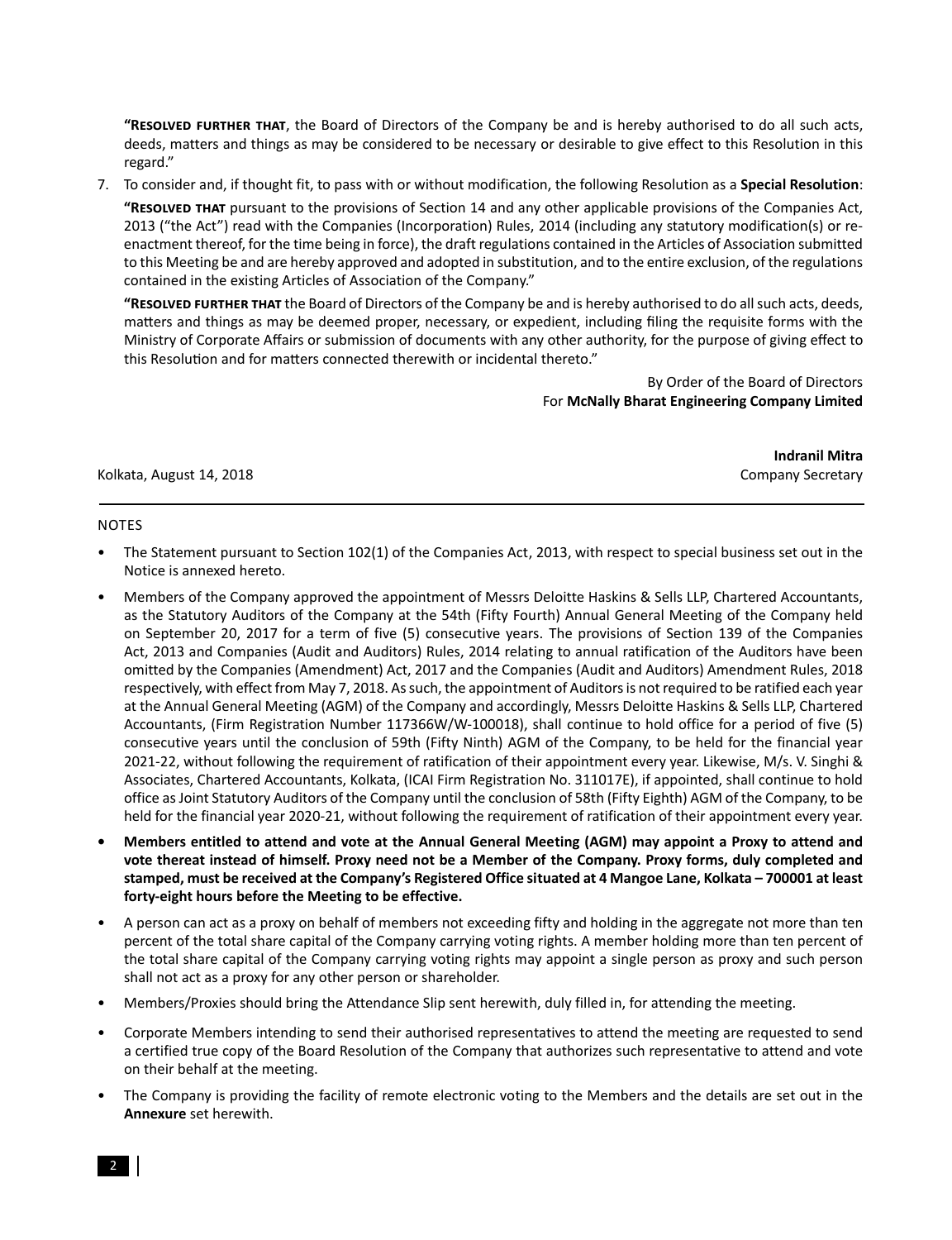- The voting rights for the shares are one vote per equity share registered in the name of the shareholders/ beneficial owners as on cut-off date of September 19, 2018.
- The company has transferred the unpaid or unclaimed dividends declared up to financial years 2009-10, from time to time, to the Investor Education and Protection Fund (IEPF) established by the Central Government. Pursuant to the provisions of Investor Education and Protection Fund (Uploading of information regarding unpaid and unclaimed amounts lying with companies) Rules, 2012, the Company has uploaded the details of unpaid and unclaimed amounts lying with the Company as on September 20, 2017 (date of last Annual General Meeting) on the website of the Company (www.mcnallybharat.com).
- The Members of the Company who have not yet encashed their dividend warrant(s) for the financial year ended March 31, 2011, and onwards as applicable, are requested to contact the Share Transfer Agent of the Company forthwith. Shares on which dividend remains unclaimed for seven consecutive years will be transferred to IEPF in terms of Section 124 of the Companies Act, 2013 and the applicable Rules made thereunder.
- The facility for voting through ballot will be available at the AGM venue for those Members who do not cast their votes by remote e-voting prior to the AGM. Members, who cast their votes by remote e-voting prior to the AGM, may attend the meeting but will not be entitled to cast their votes once again.
- The Register of Members and Share Transfer Books of the Company will remain closed from September 20, 2018 to September 26, 2018 (both days inclusive).
- Pursuant to the provisions of Section 124 of the Companies Act, 2013, the amount of the Dividend for the subsequent years remaining unpaid or unclaimed for a period of seven years from the date of transfer to Unpaid Dividend Account of the Company shall be transferred to the Investor Education and Protection Fund set up by the Government of India and no payments shall be made in respect of any such claims by the Fund.
- The Securities and Exchange Board of India (SEBI) has mandated the submission of Permanent Account Number (PAN) by every participant in securities market. Members holding shares in electronic form are, therefore, requested to submit their PAN to their Depository Participants with whom they are maintaining their demat accounts. Members holding shares in physical form can submit their PAN to the Company or its Registrar and Share Transfer Agent, Maheshwari Datamatics Private Limited, 23, R.N. Mukherjee Road, 5th Floor, Kolkata – 700001.
- Members who have not registered their e-mail addresses so far are requested to register their e-mail addresses for receiving all communication including Annual Report, Notices, Circulars, etc., from the Company electronically.
- **Compulsory Dematerialization of Securities by December 05, 2018**

 It is hereby brought to the notice of all shareholders of the Company that Securities & Exchange Board of India (SEBI) has vide its Circular No. SEBI/LAD-NRO/GN/2018/24 dated June 8, 2018, informed that except in case of transmission or transposition of securities, requests for effecting transfer of securities shall not be processed unless the securities are held in the dematerialized form with a depository with effect from December 05, 2018. Therefore, all the Shareholders holding their securities in physical form must dematerialize their securities in order to execute any transfer of securities on or after December 05, 2018.

• The Shareholders are requested to send directly all documents, transfer, demat requests and other communication in relation thereto to the Registrar at their following address:

 M/S Maheshwari Datamatics Pvt. Ltd. Unit: McNally Bharat Engineering Co. Ltd. 23 R. N. Mukherjee Road, 5th Floor, Kolkata – 700001 Phone: +91 33 2243 5029/5809, Email: mdpldc@yahoo.com

- Members may also note that the Annual Report of the Company for the Financial Year 2017-18 and the Notice of the AGM to be held on Wednesday, September 26, 2018, will be available in the "Investors" section on the Company's portal http://www.mcnallybharat.com/
- The information as required to be provided in terms of the Listing Agreement with the Stock Exchanges regarding the Directors who are proposed to be appointed/re-appointed is annexed.
- Members desiring any information as regards the Accounts or operations of the Company are requested to write to the Company at least seven days prior to the meeting so as to enable the Management to keep the information ready at the Meeting.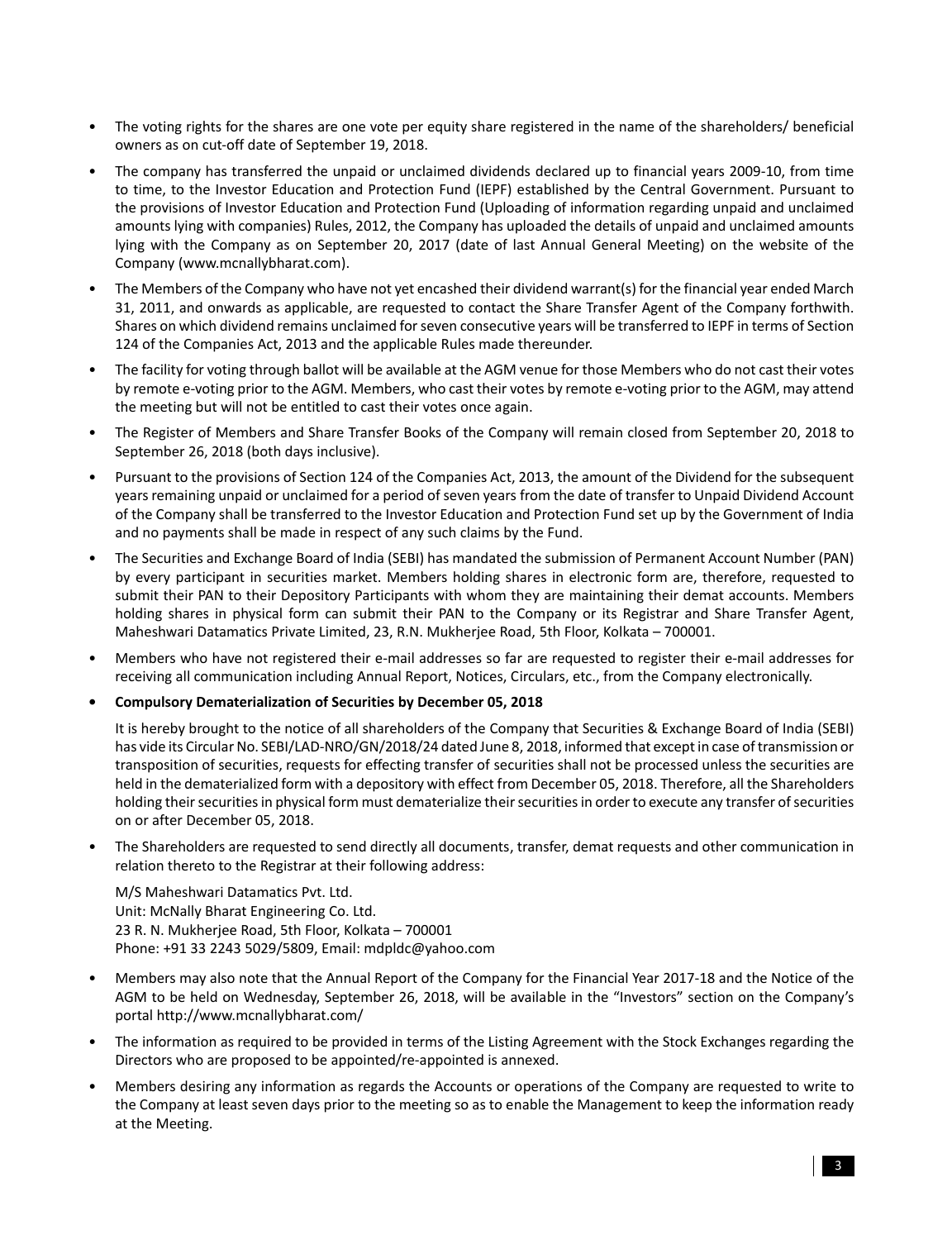# **STATEMENT PURSUANT TO SECTION 102 OF THE COMPANIES ACT, 2013 IN RESPECT OF ITEMS OF SPECIAL BUSINESS SET OUT IN THE NOTICE CONVENING THE MEETING:**

#### **Item No. 5**

The Board of Directors of the Company ('the Board') at the meeting held on August 14, 2018, on the recommendation of the Audit Committee, approved the appointment of M/s A. Bhattacharya & Associates, Cost Accountants, as Cost Auditors of the Company, subject to approval(s) as may be necessary, to conduct audit of Cost Records maintained by the Company in respect of products as applicable for the financial year 2018-19 at a remuneration of Rs. 2,00,000/- plus goods and service tax as applicable and reimbursement of out-of-pocket expenses, at actual.

In terms of Section 148 of the Companies Act, 2013 read with the Companies (Audit and Auditors) Rules, 2014, remuneration of the Cost Auditors needs ratification by the Members of the Company.

None of the Directors and Key Managerial Personnel of the Company, or their relatives, are interested in the Resolution.

The Board recommends the Resolution for your approval.

#### **Item No. 6**

The members of the Company at their 53rd Annual General Meeting held on September 29, 2016 appointed Mr. Prabir Kumar Ghosh (DIN – 01912656) as the Whole Time Director of the Company for a period of three years with effect from July 4, 2016 and approved the remuneration payable to him in accordance with the provisions of Sections 197 read with Schedule V and other applicable provisions of the Companies Act, 2013 and also approved payment of such remuneration, as decided by the Board from time to time pursuant to the provisions of Schedule V of the Act, till the end of his tenure as minimum remuneration, in the event of loss or inadequacy of profit.

But, the limits specified in Schedule V to the Companies Act, 2013 has been found to be inapplicable to the Company as there was financial default for a continuous period of thirty or more days in the immediately preceding financial year before the date of appointment of Mr. Prabir Kumar Ghosh, i.e. in the financial year 2015 – 16.

Further, Mr. Prabir Kumar Ghosh resigned from the directorship of the Company w.e.f. August 31, 2017.

The Company has also approached its secured creditors for their approval of managerial remuneration payable to Mr. Prabir Kumar Ghosh, the erstwhile Whole Time Director of the Company at the time of his appointment.

The Nomination & Remuneration Committee as well as the Board of Directors of the Company at their respective meetings held on August 14, 2018 having recognized the contributions of Mr. Ghosh has proposed to waive the recovery of managerial remuneration of Rs. 40,81,825/- paid / payable to Mr. Ghosh during the year ended March 31, 2018.

The Board of Directors solicits approval of the members by way of special resolution for waiver of recovery of managerial remuneration of Rs. 40,81,825/- paid / payable to Mr. Prabir Kumar Ghosh as set out at Item No.6 of the Notice.

None of the directors/key managerial personnel of the Company and their relatives are in any way concerned or interested, financially or otherwise, in the resolution as set out at Item No. 6 of the Notice.

#### **Item No. 7**

The existing Articles of Association (AOA) of the Company contains several regulations, actually incorporated in the AOA in view of the proposed merger of your Company with EMC Limited, that are no longer required as your Company and EMC Limited mutually decided to call off the merger process considering change in business and financial environment. EMC Limited also withdrew its involvement from the management of your Company from December, 2016. Given this position, it is considered expedient to alter certain restrictive provisions of the existing AOA, relating to the management of the affairs of the Company in association with EMC Limited.

Further, in view of the continually changing legal and regulatory framework, those regulations of the AOA that are not in conformity with the enforced provisions of the Companies Act, 2013 and the SEBI (Listing Obligations and Disclosure Requirements) Regulations, 2015 are required to be altered.

The new AOA to be substituted in place of the existing AOA are based on Table "F" of the Companies Act, 2013 which sets out the model articles of association for a company limited by shares.

Pursuant to Section 14 of the Act, the consent of the Members by way of Special Resolution is required for alteration of AOA of the Company.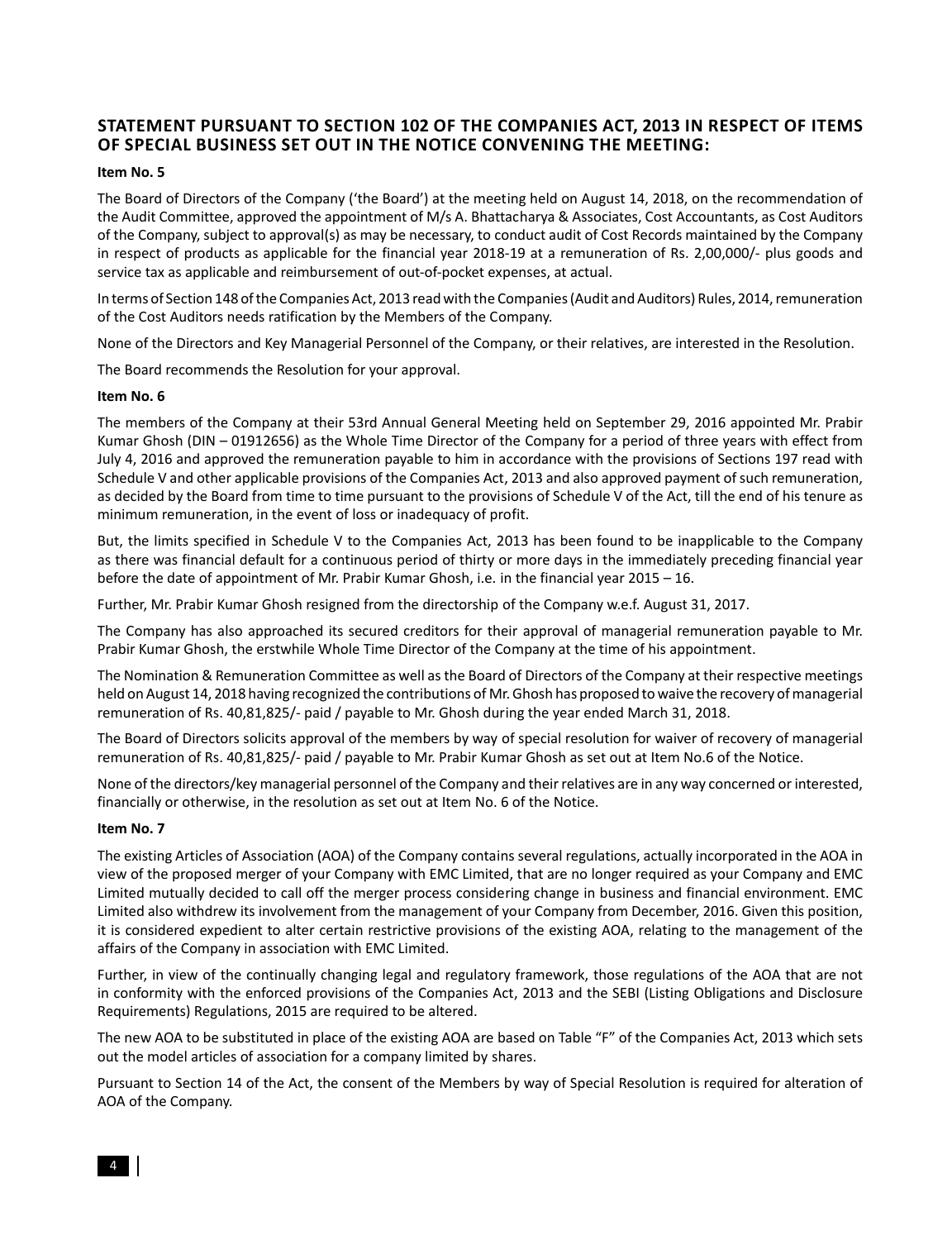The Board recommends the Special Resolution set forth in Item No. 7 of the Notice for approval of the Members.

The proposed new draft AOA is being uploaded on the Company's website for perusal by the Members. Further, a copy of the proposed set of new AOA of the Company would be available for inspection of the Members at the Registered Office/Corporate Office of the Company during the office hours on any working day, except Saturdays, Sundays and public holidays, between 11.00 a.m. to 5.00 p.m. till the date of AGM. The aforesaid documents are also available for inspection at the AGM.

None of the Directors or Key Managerial Personnel of the Company including their relatives are interested or concerned in the Resolution except to the extent of their shareholding, if any, in the Company.

# **INFORMATION OF PERSONNEL UNDER SECTION II OF PART II OF SCHEDULE V OF THE COMPANIES ACT, 2013**

#### **For Item No. 6**

#### **Mr. Prabir Kumar Ghosh**

#### **1. Background Details**

 Mr. Prabir Kumar Ghosh is a qualified Chartered Accountant (trained in Price Waterhouse) with over 31 years of experience in the areas of Financial Policies and Systems, Corporate Finance, Treasury Management, Manufacturing Accounting, International Finance including GDR, ECB & Suppliers credit, Taxation, Commercial Function including export, import, purchase, exim matters, handling and leading techno-¬commercial team for large projects, information system development, General Management, Industrial relations and Corporate Strategy. Till 1998 he was Sr. Vice-President (Treasury), heading financial & commercial functions of India Foils Limited. During 1999 to 2001 he served as the President in IFB Agro Industries Ltd., having businesses in distillery, liquor, marine processing and export. Since November 2001, he had been working as Chief Financial Officer in MBE. In June 2011, he became the Whole Time Director of the Company. He played a crucial role in re-engineering process and repositioning of the Company to its current form.

 He has been active member in different committees and sub-committees (both in Eastern India and at national level) of CII, Bengal Chamber, and Indian Chamber of Commerce. Mr. Ghosh has been a visiting guest faculty at Globsyn Business School.

#### **2. Past Remuneration**

 Mr. Prabir Kumar Ghosh has drawn the following remuneration from the Company during the past three financial years starting from 2016-17:

| <b>Particulars of Remuneration</b> | 2016-17     | 2015-16     | 2014-15     |
|------------------------------------|-------------|-------------|-------------|
| Particulars                        | 2016-17     | 2015-16     | 2014-15     |
| Salary                             | 98,34,290   | 1,09,47,900 | 1,08,17,741 |
| Performance Bonus                  |             |             |             |
| Contribution to PF and other funds | 5,56,421    | 5,67,300    | 5,67,300    |
| Perquisites                        | 53,240      | 14.400      | 33,830      |
| <b>Total Remuneration</b>          | 1,04,43,951 | 1,15,29,600 | 1,14,18,871 |

#### **3. Job profile and his suitability**

 Mr. Ghosh had been the Whole Time Director and CFO of the Company since 2011 and had been in charge of the Finance, Treasury and Accounts function of the Company. With his expertise in the finance functions and vast

Amount (In. Rs.)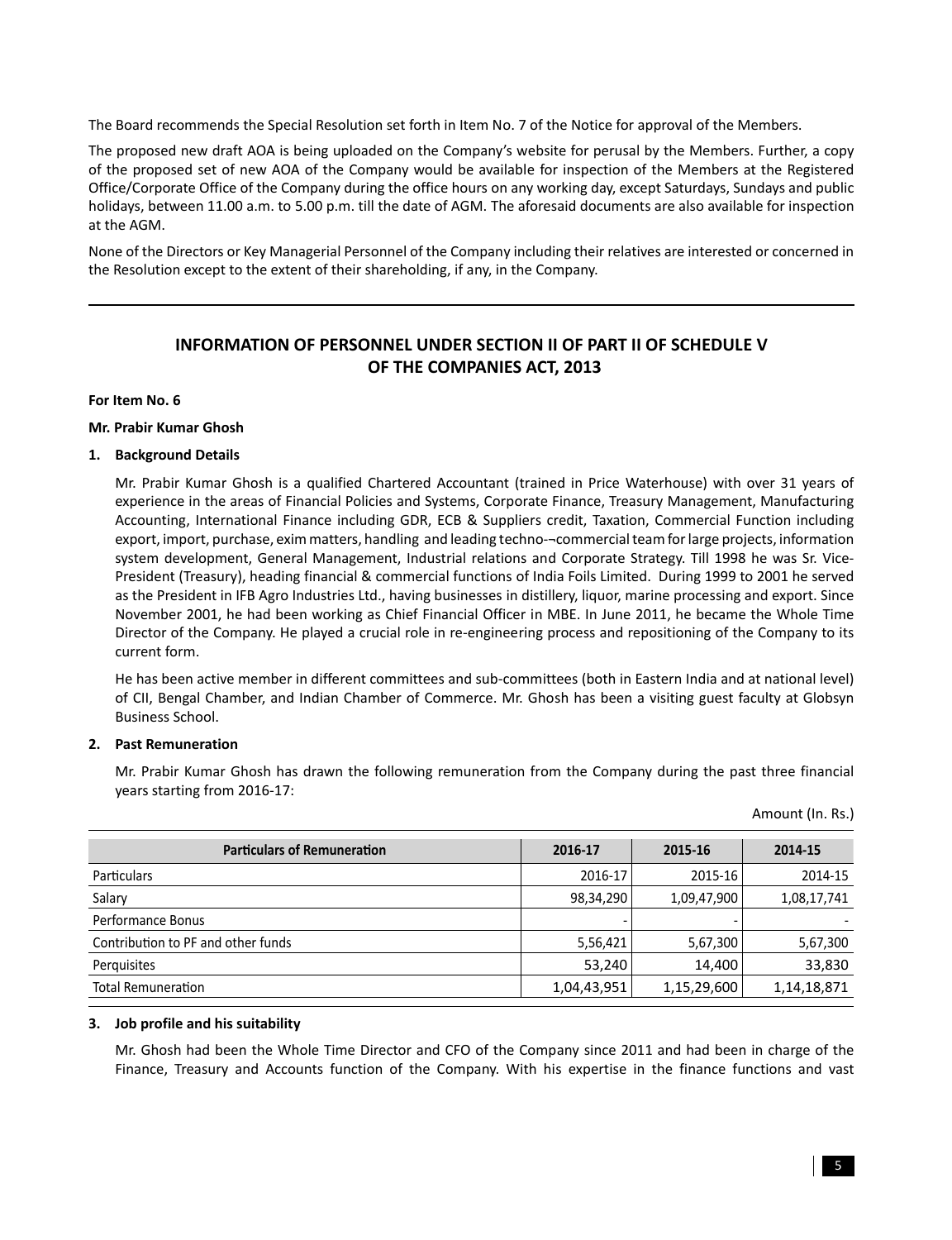experience in the EPC sector in which the Company operates, Mr. Ghosh was considered as the most suitable person for the position of the Whole Time Director of the Company.

#### **4. Remuneration proposed**

 No further remuneration is proposed as Mr. Prabir Kumar Ghosh resigned from the directorship of the Company w.e.f. August 31, 2017.

**5. Comparative remuneration profile with respect to size of the Company, profile of the position and person**

 The remuneration paid / payable is considered to be justified and competitive considering the industry, size of the Company, the responsibilities undertaken and the credentials of the Whole Time Director.

**6. Pecuniary relationship directly or indirectly with the Company, or relationship with the managerial personnel, if any**

 Except for the remuneration drawn by him from the Company, Mr. Ghosh has no direct or indirect pecuniary relationship with the Company. Additionally, Mr. Ghosh has no relationship with any of the managerial personnel of the Company.

# **ADDITIONAL INFORMATION FOR ITEM 6 OF THE STATEMENT ABOVE :**

### **GENERAL INFORMATION:**

**1. Nature of Industry**

Engineering, Procurement and Construction (EPC) line of activities.

### **2. Date of commencement of commercial production**

This is an active Company and is in operation since 1961.

### **3. Financial Performance based on given indicators**

 For the financial year ended March 31, 2018 – Turnover: Rs. 159,218.63 lacs Expenses: Rs. 215,156.83 lacs Loss Before Taxes: Rs. 55,938.21 lacs Tax Expense: Rs. (13,393.30) lacs Loss After Taxes: Rs. 42,544.91 lacs Earnings per Equity Share: Rs. (30.17) (Basic), Rs. (30.17) (Diluted)

### **4. Foreign Investments or collaborations**

### **The Company has the following major foreign subsidiaries:**

- a. MBE Mineral Technologies Pte Ltd: Invested amount is US\$ 5,011,373 (649,459 Equity Shares of S'pore Dollar 10 each).
- b. MBE Minerals Zambia Ltd: Invested amount is US\$ 10,000 (49,999,996 Equity Shares of ZMK 1 each).
- c. McNally Bharat Engineering (SA) Proprietary Limited: Deregistered w.e.f. June 30, 2017.

### **OTHER INFORMATION:**

### **1. Reasons for Loss or inadequacy of profits:**

 The volatile financial and commodity markets resulting in high raw material prices, inadequacy of capital, severe financial crunch in the market along with high interest cost of borrowings and the general inflationary pressure combined to exert intense pressure on the financial performance of the Company thus raising the probability of inadequacy of profits.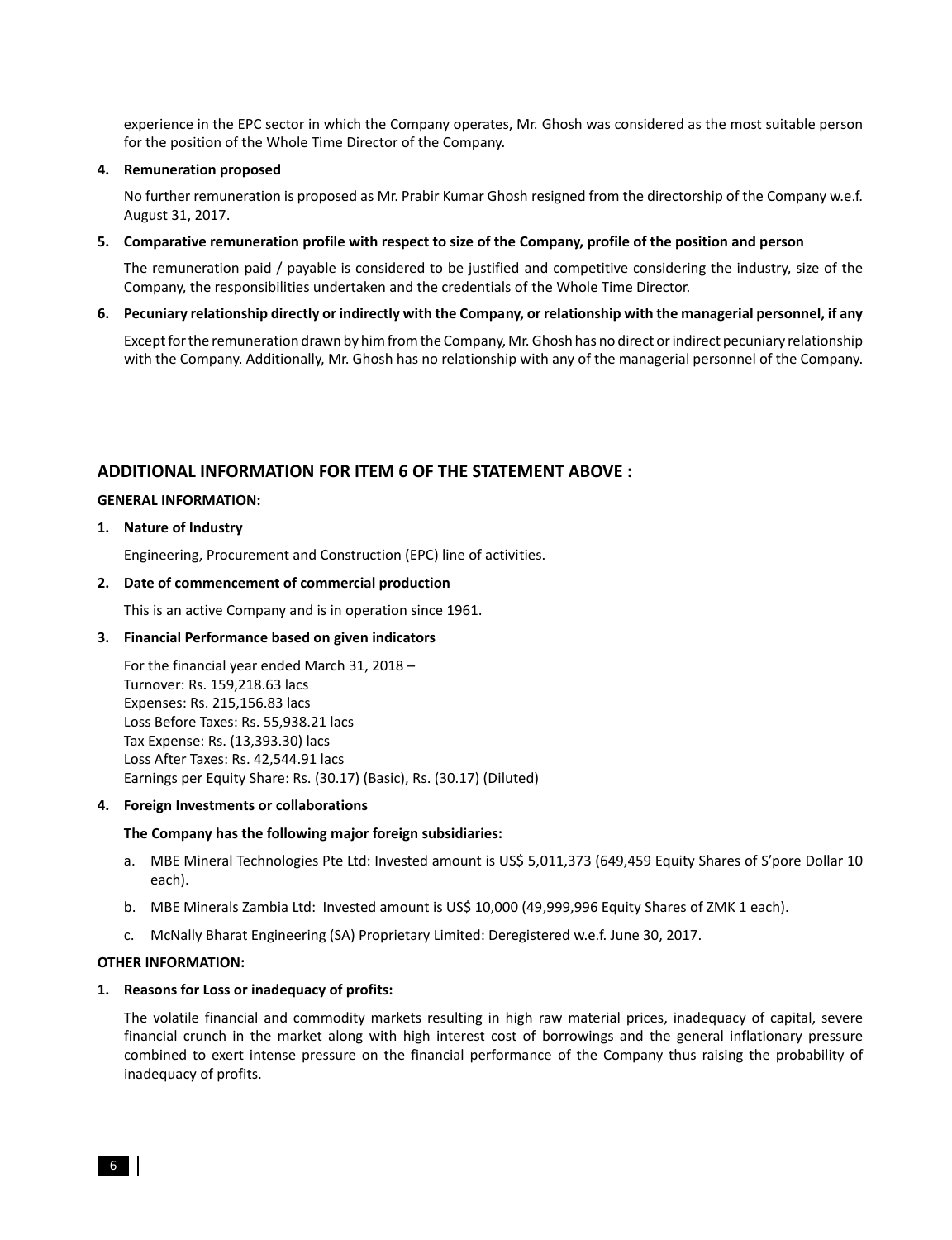## **2. Steps taken or proposed to be taken for improvement**

 The Company has inducted Mr. Srinivash Singh as the new Managing Director of the Company who, in the past, had made immense contribution towards the turnaround of the Company. It is expected that Mr. Singh, with his vast knowledge and experience in the EPC sector, shall improve the business efficiency and both financial and operational performance of the Company. The Company has already infused fresh capital by issue of Equity and Preference Share Capital. The Company is further exploring means of infusion of capital.

## **3. Expected increase in productivity and profits in measureable terms**

 The Company has taken aggressive steps to strengthen the project and construction management activities to ensure timely completion of all its projects. Marketing activity has been strengthened to address the diversified area of business like, infrastructure building in the areas of Highways, Railways, Water transportation and distribution, substation, switchyards and overseas business. Further, with the reduction of finance cost, there will be a sharp improvement in working capital condition of the Company. This will enable the Company to increase its productivity and project execution, which in turn will support the higher growth in its turnover for the financial year 2018-19 compared to the previous financial year.

## INFORMATION OF THE DIRECTOR, OFFERING HIMSELF FOR RE-APPOINTMENT, MENTIONED IN ITEM NO. **3 PURSUANT TO THE PROVISIONS OF REGULATION 36 OF THE SEBI (LISTING OBLIGATIONS AND DISCLOSURE REQUIREMENTS) REGULATIONS, 2015 :**

## **1. Mr. Aditya Khaitan (DIN: 00023788)**

 Mr. Aditya Khaitan hails from a renowned family of industrialists, having interest in diverse business activities. Mr. Khaitan has in-depth exposure to and involvement in steering diverse business and has gained considerable experience and expertise in management, production, marketing, corporate finance and other related areas of tea industry and also in the matter of restructuring, mergers, de-mergers and acquisitions of corporate entities.

 Mr. Aditya Khaitan is related to Mr. Amritanshu Khaitan, a Non-Executive Director in the Board of Directors of the Company. He is not related to any other member of the Board of Directors of the Company.

He currently holds no shares in the Company.

Names of Listed Company in which Mr. Aditya Khaitan is a Director:

|   | Williamson Magor & Co. Ltd         | Director                                             |
|---|------------------------------------|------------------------------------------------------|
| 2 | Williamson Financial Services Ltd. | Director                                             |
| 3 | Eveready Industries India Ltd      | Director                                             |
| 4 | McLeod Russel India Ltd            | <b>Managing Director</b><br>Member - Audit Committee |
| 5 | Kilburn Engineering Limited        | Director                                             |
| 6 | McNally Sayaji Engineering Limited | Director                                             |
|   |                                    |                                                      |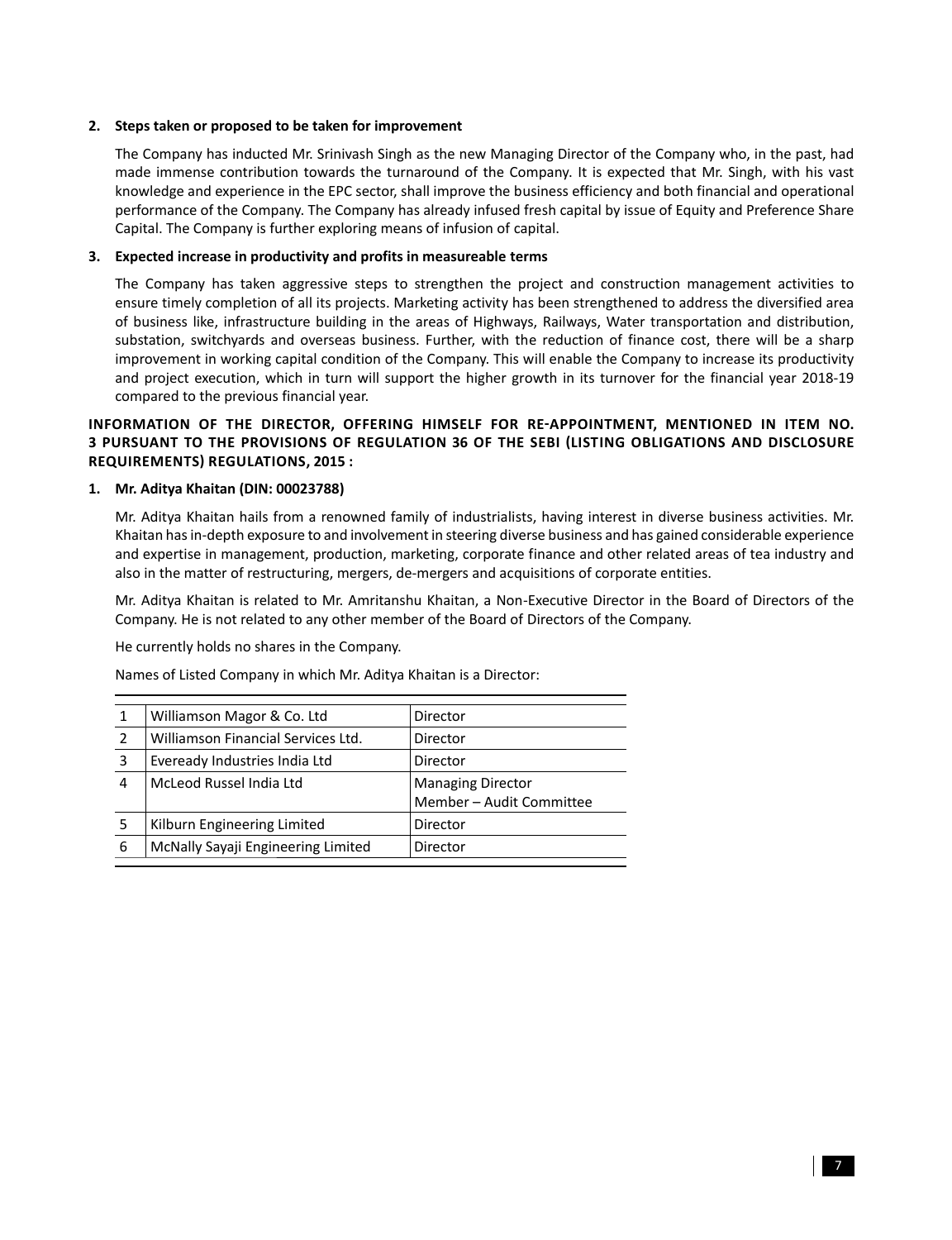## **Venue Location Map**



**Auditorium, Club Eco Vista, Ecospace Business Park, Plot No: 2-F/11, New Town, Rajarhat, 24 Parganas (North), Kolkata: 700156**

*(Major landmarks: Rabindra Tirtha, Tata Medical Centre, Tata Consultancy Services– Geetanjali Park, Aliah University. Major bus stop – Ecospace Business Park)*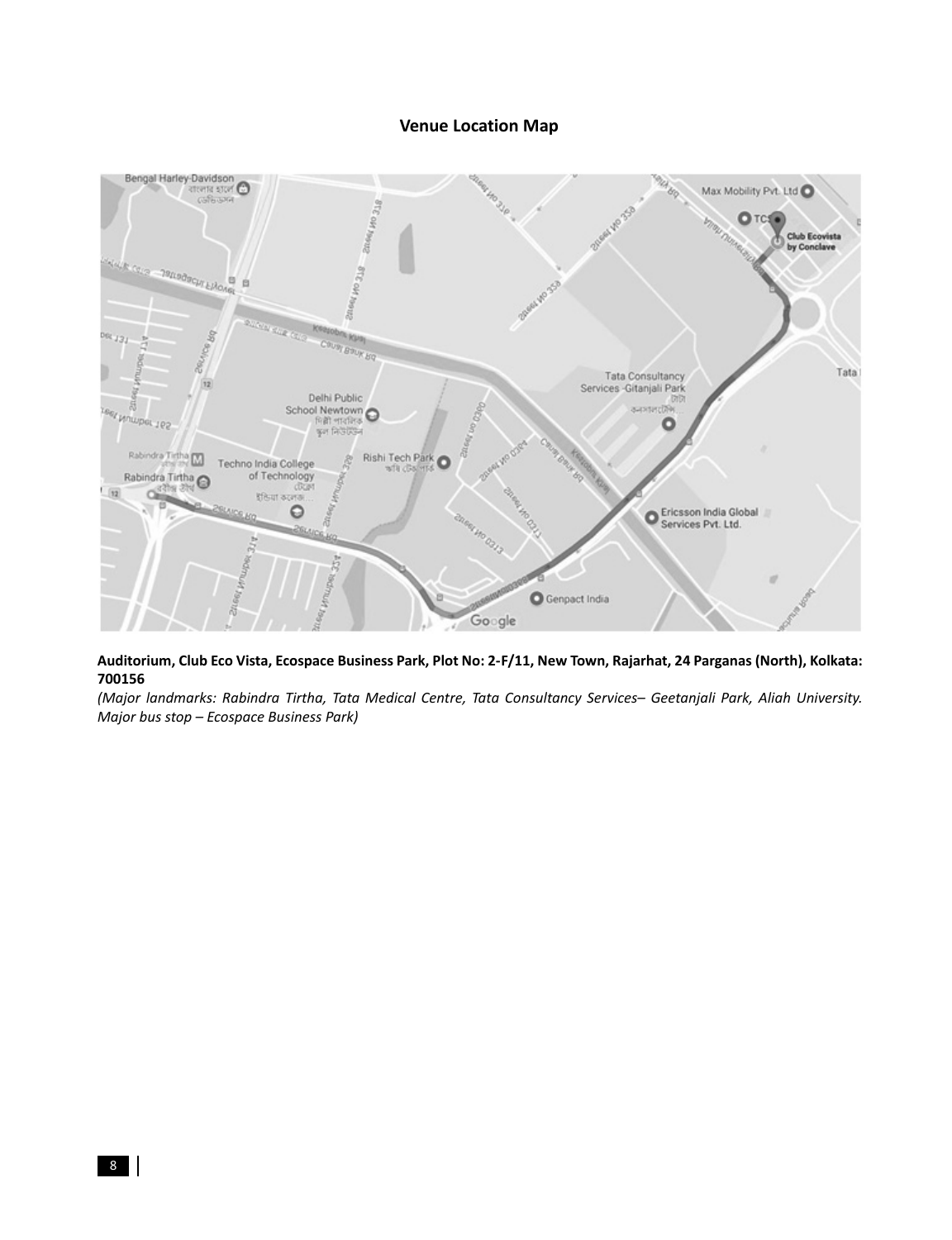## **ANNEXURE TO NOTICE**

### **SHAREHOLDER INSTRUCTIONS FOR E-VOTING**

#### **The instructions for shareholders voting electronically are as under:**

- (i) The voting period begins on Sunday, September 23, 2018 at 10:00 a.m. and ends on Tuesday, September 25, 2018 at 05:00 p.m. During this period shareholders' of the Company, holding shares either in physical form or in dematerialized form, as on the cut-off date (record date) of September 19, 2018 may cast their vote electronically. The e-voting module shall be disabled by CDSL for voting thereafter.
- (ii) Shareholders who have already voted prior to the meeting date would not be entitled to vote at the meeting venue.
- (iii) The shareholders should log on to the e-voting website www.evotingindia.com.
- (iv) Click on Shareholders.
- (v) Now Enter your User ID
	- a. For CDSL: 16 digits beneficiary ID,
	- b. Members holding shares in Physical Form should enter Folio Number registered with the Company.
- (vi) Next enter the Image Verification as displayed and Click on Login.
- (vii) If you are holding shares in demat form and had logged on to www.evotingindia.com and voted on an earlier voting of any company, then your existing password is to be used.
- (viii) If you are a first time user follow the steps given below:

|                | For Members holding shares in Demat Form and Physical Form                                                                                                                                                                                                                  |  |  |
|----------------|-----------------------------------------------------------------------------------------------------------------------------------------------------------------------------------------------------------------------------------------------------------------------------|--|--|
| <b>PAN</b>     | Enter your 10 digit alpha-numeric PAN issued by Income Tax Department (Applicable for both demat<br>shareholders as well as physical shareholders)                                                                                                                          |  |  |
|                | Members who have not updated their PAN with the Company/Depository Participant are<br>requested to use the first two letters of their name and the 8 digits of the sequence number in<br>the PAN Field.                                                                     |  |  |
|                | In case the sequence number is less than 8 digits enter the applicable number of 0's before the<br>number after the first two characters of the name in CAPITAL letters. Eg. If your name is Ramesh<br>Kumar with sequence number 1 then enter RA00000001 in the PAN Field. |  |  |
| Dividend       | Bank   Enter the Dividend Bank Details or Date of Birth (in $dd/mm/$ yyy format) as recorded in your demat<br>Details OR Date $ $ account or in the company records in order to login.                                                                                      |  |  |
| of Birth (DOB) | If both the details are not recorded with the depository or company please enter the member id<br>/ folio number in the Dividend Bank details field as mentioned in instruction (iv).                                                                                       |  |  |

- (ix) After entering these details appropriately, click on "SUBMIT" tab.
- (x) Members holding shares in physical form will then directly reach the Company selection screen. However, members holding shares in demat form will now reach 'Password Creation' menu wherein they are required to mandatorily enter their login password in the new password field. Kindly note that this password is to be also used by the demat holders for voting for resolutions of any other company on which they are eligible to vote, provided that company opts for e-voting through CDSL platform. It is strongly recommended not to share your password with any other person and take utmost care to keep your password confidential.
- (xi) For Members holding shares in physical form, the details can be used only for e-voting on the resolutions contained in this Notice.
- (xii) Click on the EVSN for McNally Bharat Engineering Company Limited.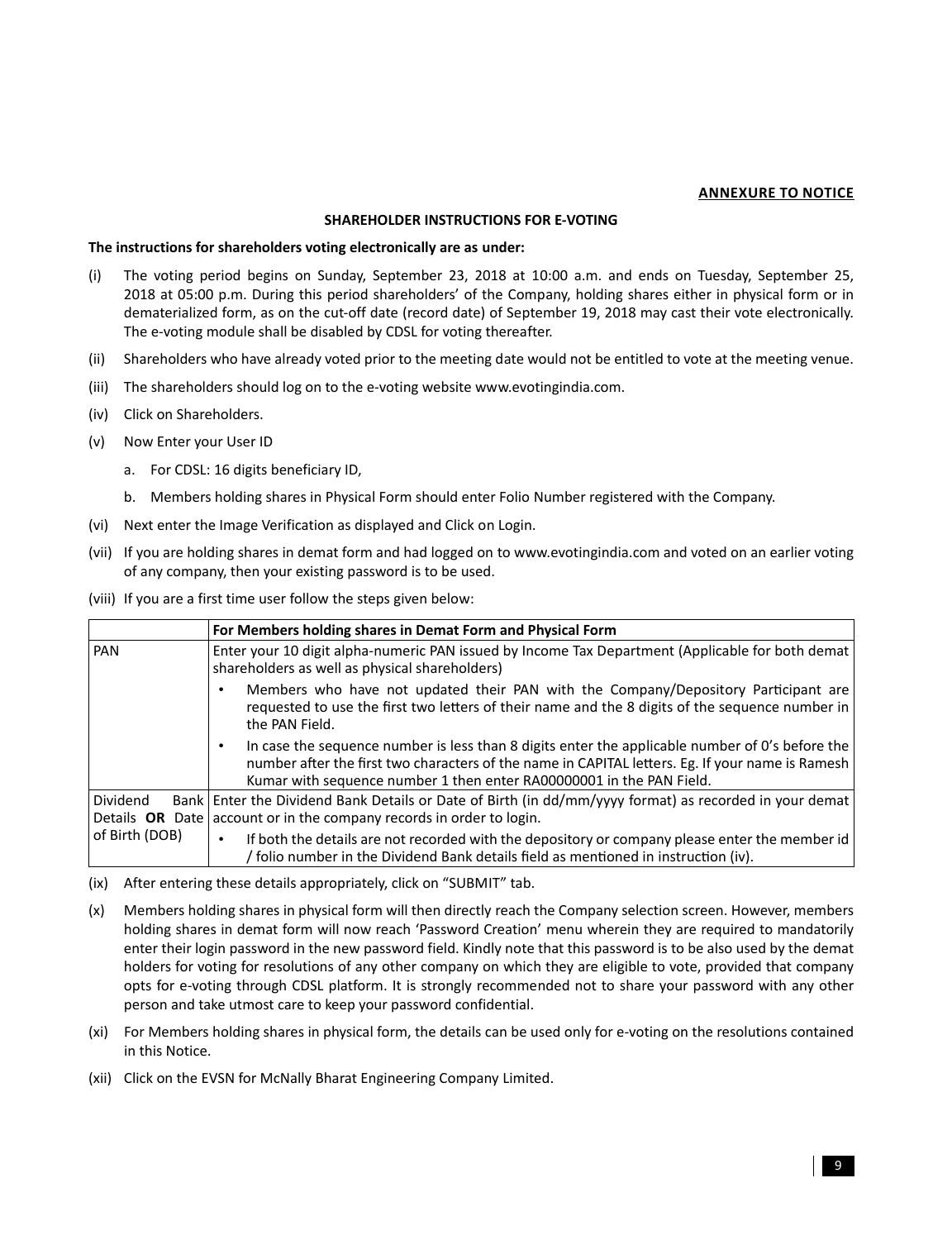- (xiii) On the voting page, you will see "RESOLUTION DESCRIPTION" and against the same the option "YES/NO" for voting. Select the option YES or NO as desired. The option YES implies that you assent to the Resolution and option NO implies that you dissent to the Resolution.
- (xiv) Click on the "RESOLUTIONS FILE LINK" if you wish to view the entire Resolution details.
- (xv) After selecting the resolution you have decided to vote on, click on "SUBMIT". A confirmation box will be displayed. If you wish to confirm your vote, click on "OK", else to change your vote, click on "CANCEL" and accordingly modify your vote.
- (xvi) Once you "CONFIRM" your vote on the resolution, you will not be allowed to modify your vote.
- (xvii) You can also take a print of the votes cast by clicking on "Click here to print" option on the Voting page.
- (xviii) If a demat account holder has forgotten the login password then Enter the User ID and the image verification code and click on Forgot Password & enter the details as prompted by the system.
- (xix) **Shareholders can also cast their vote using CDSL's mobile app m-Voting available for android based mobiles. The m-Voting app can be downloaded from Google Play Store. Apple and Windows phone users can download the app from the App Store and the Windows Phone Store respectively. Please follow the instructions as prompted by the mobile app while voting on your mobile.**
- (xx) **Note for Non Individual Shareholders and Custodians**
	- Non-Individual shareholders (i.e. other than Individuals, HUF, NRI etc.) and Custodian are required to log on to www.evotingindia.com and register themselves as Corporates.
	- A scanned copy of the Registration Form bearing the stamp and sign of the entity should be emailed to helpdesk. evoting@cdslindia.com.
	- After receiving the login details a Compliance User should be created using the admin login and password. The Compliance User would be able to link the account(s) for which they wish to vote on.
	- The list of accounts linked in the login should be mailed to helpdesk.evoting@cdslindia.com and on approval of the accounts they would be able to cast their vote.
	- A scanned copy of the Board Resolution and Power of Attorney (POA) which they have issued in favour of the Custodian, if any, should be uploaded in PDF format in the system for the scrutinizer to verify the same.
- (xxi) In case you have any queries or issues regarding e-voting, you may refer the Frequently Asked Questions ("FAQs") and e-voting manual available at www.evotingindia.com, under help section or write an email to helpdesk.evoting@ cdslindia.com.
- (xxii) Mr. Atul Kumar Labh, Practicing Company Secretary (FCS 4848 / CP 3238) of M/s A. K. LABH & Co., Company Secretaries, Kolkata, has been appointed as the scrutinizer to scrutinize the e-voting process in a fair and transparent manner.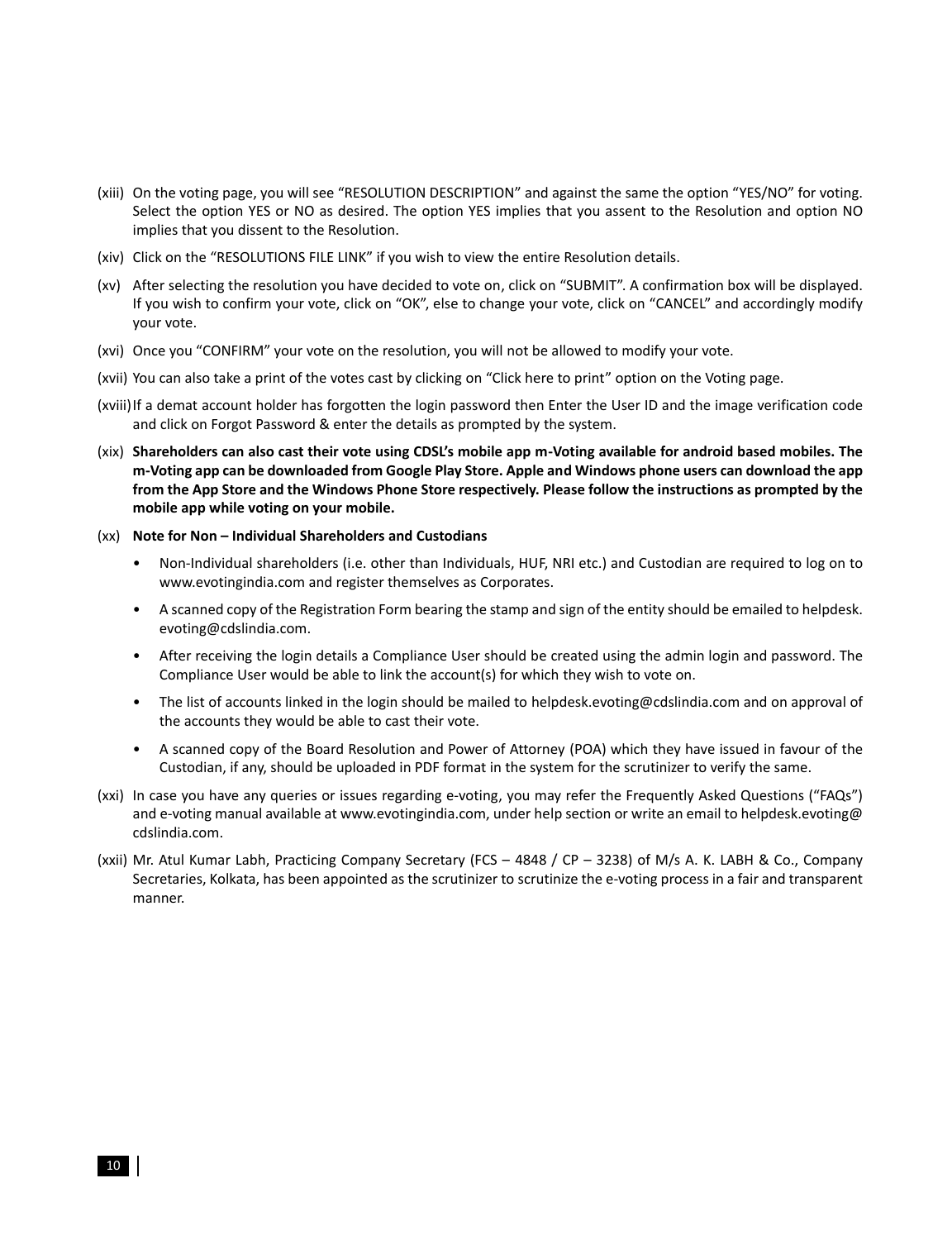# **PROXY FORM (MGT-11)**

# [Pursuant to section 105(6) of the Companies Act, 2013 and rule 19(3) of the Companies **(Management and AdministraƟon) Rules, 2014]**

| CIN                    |                                                                                  | L45202WB1961PLC025181                             |
|------------------------|----------------------------------------------------------------------------------|---------------------------------------------------|
| Name of Company        | $\ddot{\phantom{a}}$                                                             | <b>McNally Bharat Engineering Company Limited</b> |
| Registered Office      | 4 Mangoe Lane, Kolkata- 700 001, West Bengal, India<br>$\mathbb{Z}^{\mathbb{Z}}$ |                                                   |
| Name of the Member(s): |                                                                                  |                                                   |
| Registered Address :   |                                                                                  |                                                   |
|                        |                                                                                  |                                                   |
| E-mail $Id$ :          |                                                                                  |                                                   |
|                        |                                                                                  |                                                   |

DP / Client ID / Folio No.

I/We, being the member(s) of \_\_\_\_\_\_\_\_\_\_\_\_\_\_\_\_\_\_\_\_\_\_\_\_ Equity Shares of McNally Bharat Engineering Company Limited, hereby appoint:

| Address: Note and the contract of the contract of the contract of the contract of the contract of the contract of the contract of the contract of the contract of the contract of the contract of the contract of the contract |
|--------------------------------------------------------------------------------------------------------------------------------------------------------------------------------------------------------------------------------|
|                                                                                                                                                                                                                                |
|                                                                                                                                                                                                                                |
| Or failing him,                                                                                                                                                                                                                |
|                                                                                                                                                                                                                                |
|                                                                                                                                                                                                                                |
|                                                                                                                                                                                                                                |
|                                                                                                                                                                                                                                |
| Or failing him,                                                                                                                                                                                                                |
|                                                                                                                                                                                                                                |
|                                                                                                                                                                                                                                |
|                                                                                                                                                                                                                                |
|                                                                                                                                                                                                                                |

as my/our proxy to attend and vote (on a poll) for me/us and on my/our behalf at the 55<sup>th</sup> Annual General Meeting of the company, to be held on Wednesday, September 26, 2018, at 11:00 a.m at Auditorium, Club Eco Vista, Ecospace Business Park, Plot No: 2-F/11, New Town, Rajarhat, 24 Parganas (North), Kolkata: 700156 and at any adjournment thereof in respect of such resolutions as are indicated below: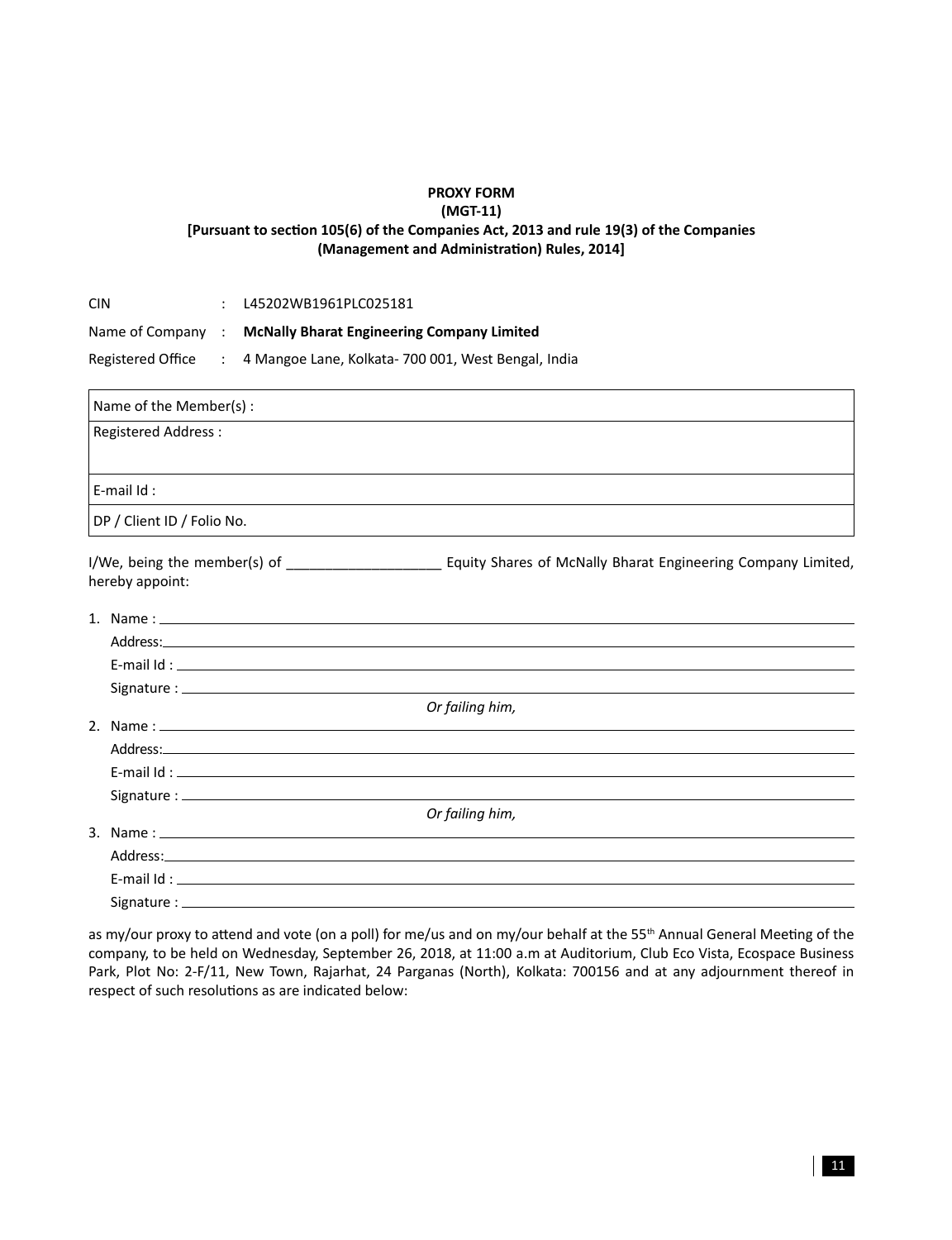| SI. |                                                                                                                                                                                                                                                                                                                                                                                                                                                                                               | Vote* |                |
|-----|-----------------------------------------------------------------------------------------------------------------------------------------------------------------------------------------------------------------------------------------------------------------------------------------------------------------------------------------------------------------------------------------------------------------------------------------------------------------------------------------------|-------|----------------|
| No. | <b>Resolutions</b>                                                                                                                                                                                                                                                                                                                                                                                                                                                                            |       | <b>Against</b> |
|     | <b>ORDINARY BUSINESS</b>                                                                                                                                                                                                                                                                                                                                                                                                                                                                      |       |                |
| 1.  | Adoption of Standalone and Consolidated Financial Statements for the year ended<br>March 31, 2018 along with the Reports of Directors and Auditors thereon (Ordinary<br>Resolution)                                                                                                                                                                                                                                                                                                           |       |                |
| 2.  | Consideration of declaration of dividend on Non-Convertible Redeemable Preference<br>Shares for the financial year ended March 31, 2018. In view of accumulated losses,<br>the Board of Directors of your Company is of the opinion that no dividend be<br>rewarded to the Non-Convertible Preference shareholders, though they are entitled<br>to receive dividend at a fixed rate of 11.50% on the Non-Convertible Redeemable<br>Preference Shares of Rs. 100/- each. (Ordinary Resolution) |       |                |
| 3.  | To appoint a Director in place of Mr. Aditya Khaitan (DIN: 00023788) who retires<br>by rotation and, being eligible, offers himself for re-appointment. (Ordinary<br>Resolution).                                                                                                                                                                                                                                                                                                             |       |                |
| 4.  | Approval for appointment of M/s. V. Singhi & Associates, Chartered Accountants,<br>Kolkata, as the Joint Statutory Auditors of the Company from the conclusion of<br>the Fifty Fifth AGM until the conclusion of the Fifty Eighth AGM of the Company.<br>(Ordinary Resolution)                                                                                                                                                                                                                |       |                |
|     | <b>SPECIAL BUSINESS</b>                                                                                                                                                                                                                                                                                                                                                                                                                                                                       |       |                |
| 5.  | Approval of Remuneration of Cost Auditors for the F.Y. ending 31st March, 2019<br>(Ordinary Resolution)                                                                                                                                                                                                                                                                                                                                                                                       |       |                |
| 6.  | Approval for waiver of managerial remuneration amounting to Rs. 40.82 lakh paid/<br>payable to one of the erstwhile Whole Time Directors of the Company. (Special<br>Resolution)                                                                                                                                                                                                                                                                                                              |       |                |
| 7.  | Alteration of Articles of Association of the Company (Special Resolution)                                                                                                                                                                                                                                                                                                                                                                                                                     |       |                |

Signed this \_\_\_\_\_\_ day of \_\_\_\_\_\_\_\_\_\_\_\_\_\_\_, 2018

Signature of Shareholder:

Signature of Proxy holder(s):

### **Note:**

1. This form of proxy in order to be effective should be duly completed and deposited at the Registered Office of the Company, not less than 48 hours before the commencement of the Meeting.

----------------------------------------------------------------------------------------------------------------------------------------------------------------

Affix Revenue Stamp

- 2. For the Resolutions, Explanatory Statement and Notes, please refer to the Notice of the 55th Annual General Meeting.
- 3. \* This is only optional. Please put a √ in the appropriate column against the resolutions indicated in the box. If you leave the 'For' or 'Against' column blank against any or all the resolutions, your Proxy will be entitled to vote in the manner as he/she thinks appropriate.